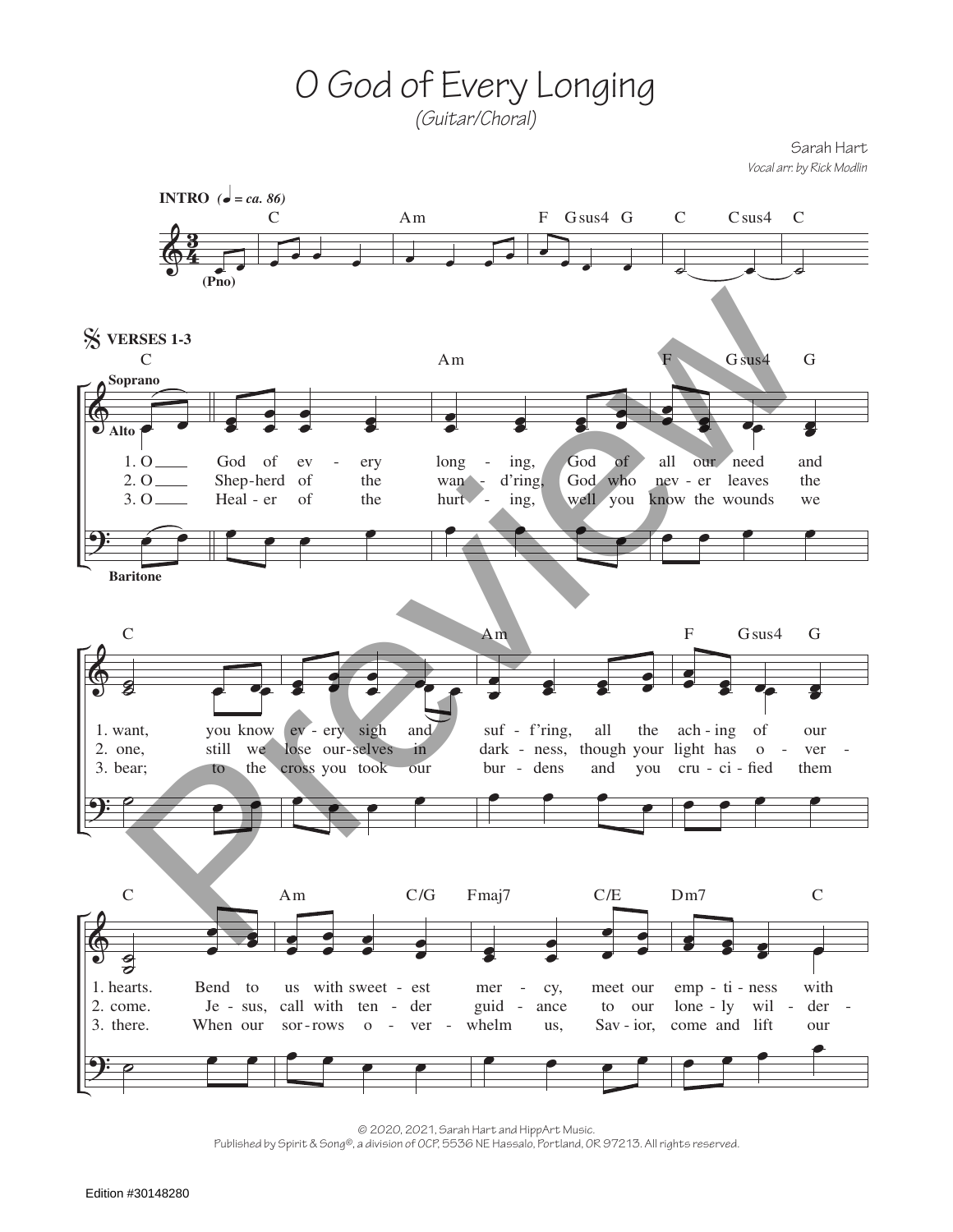O GOD OF EVERY LONGING (Guitar/Choral), pg. 2 of 3